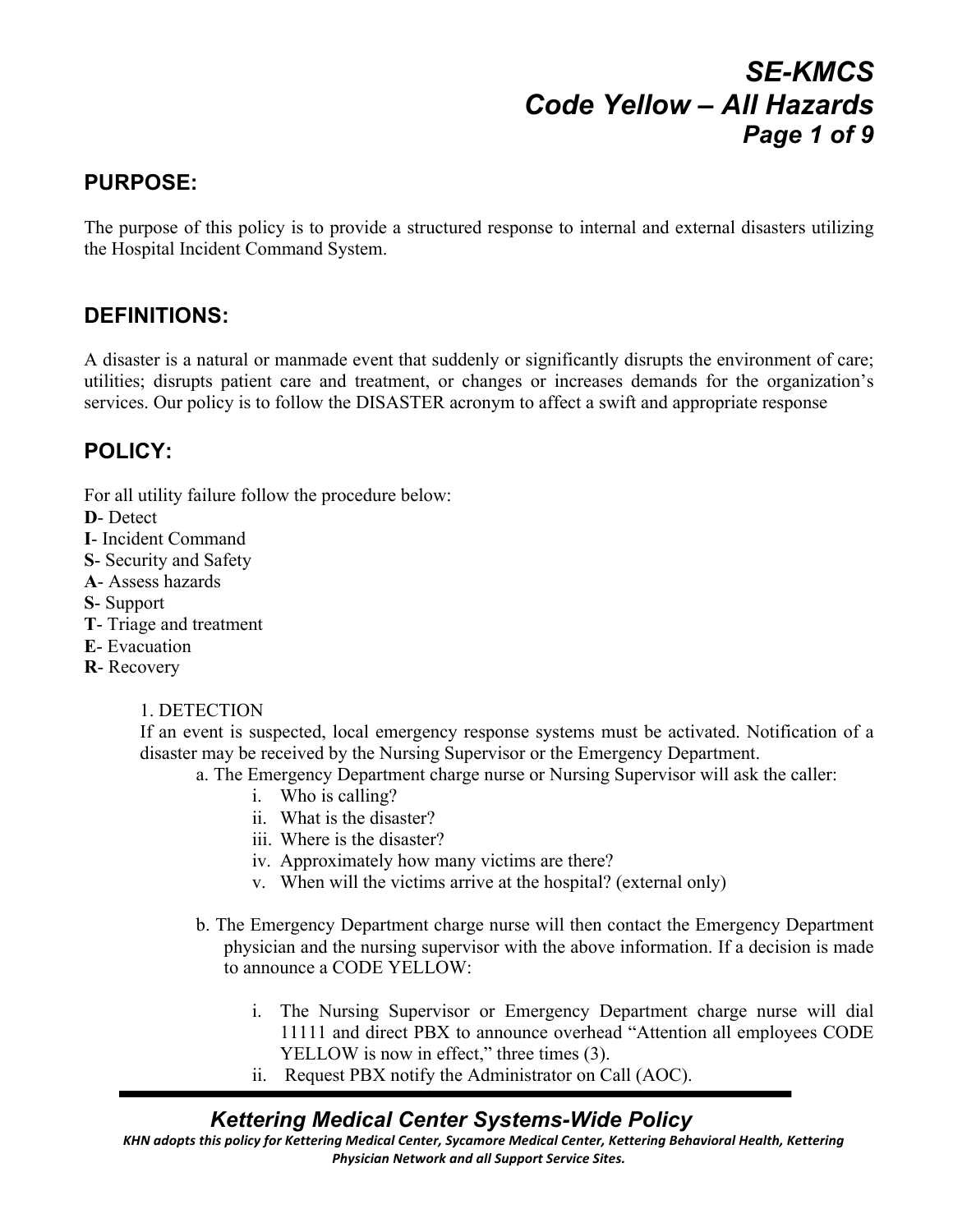## *SE-KMCS Code Yellow – All Hazards Page 2 of 9*

- iii. Request PBX perform an all call to KMCS Senior Management, Directors, Managers and Supervisors, Chief of Staff, and Decontamination teams as necessary.
- iv. Incident Commander (IC) (initially IC will be the nursing supervisor or the ED charge nurse) will discuss with the KMCS Administrator on Call which agencies to notify. Once the agencies have been identified, IC will assign the Liaison role in the HICS structure and that assignee will immediately notify GDAHA (937) 228-1000 (see attachment for after-hours phone numbers) and the Montgomery County office of Emergency Management Agency (EMA) at \_\_\_\_\_ if necessary. All local, state, and federal resources if needed must be requested through the EMA.
- v. Once the Incident Command is established the Incident Commander will determine if the EMA. is contacted. If contacted, the EMA. will notify (if needed):
	- 1. Local Police Department
	- 2. Local Fire Department
	- 3. Ohio State Patrol
	- 4. Montgomery County Offices
	- 5. Red Cross at (937) 372-9983 ext. 222 or (937) 222-5600
	- 6. Greater Dayton Area Hospital Association
	- 7. Ohio Department of Health
	- 8. CDC. Bioterrorism Hotline at (770) 448-7100
- vi. Public Information Officer
	- 1. Information is provided to the public and media by the KHN Public Relations department ONLY, or the designated Public Information Officer (PIO). KHN Public Relations Coordinator will coordinate with state and local health agencies, local emergency services, and the news media.
	- 2. Media will be directed to a designated spot.

#### 2. **Incident Command**

- a. The Administrator on Call will activate the Hospital Incident Command (HIC) in designated locations at each hospital.
- b. The Emergency Department Charge nurse or Nursing Supervisor functions as the Incident Commander until relieved by the Administrator on Call or their designee
- c. The HICS cart is located in behind Administration at Kettering and in Dinning Room 1 at Sycamore.
- d. PBX will announce overhead every fifteen minutes the location of the HCC and the employee, physician, and volunteer check in areas at the cafeteria.

### *Kettering Medical Center Systems-Wide Policy*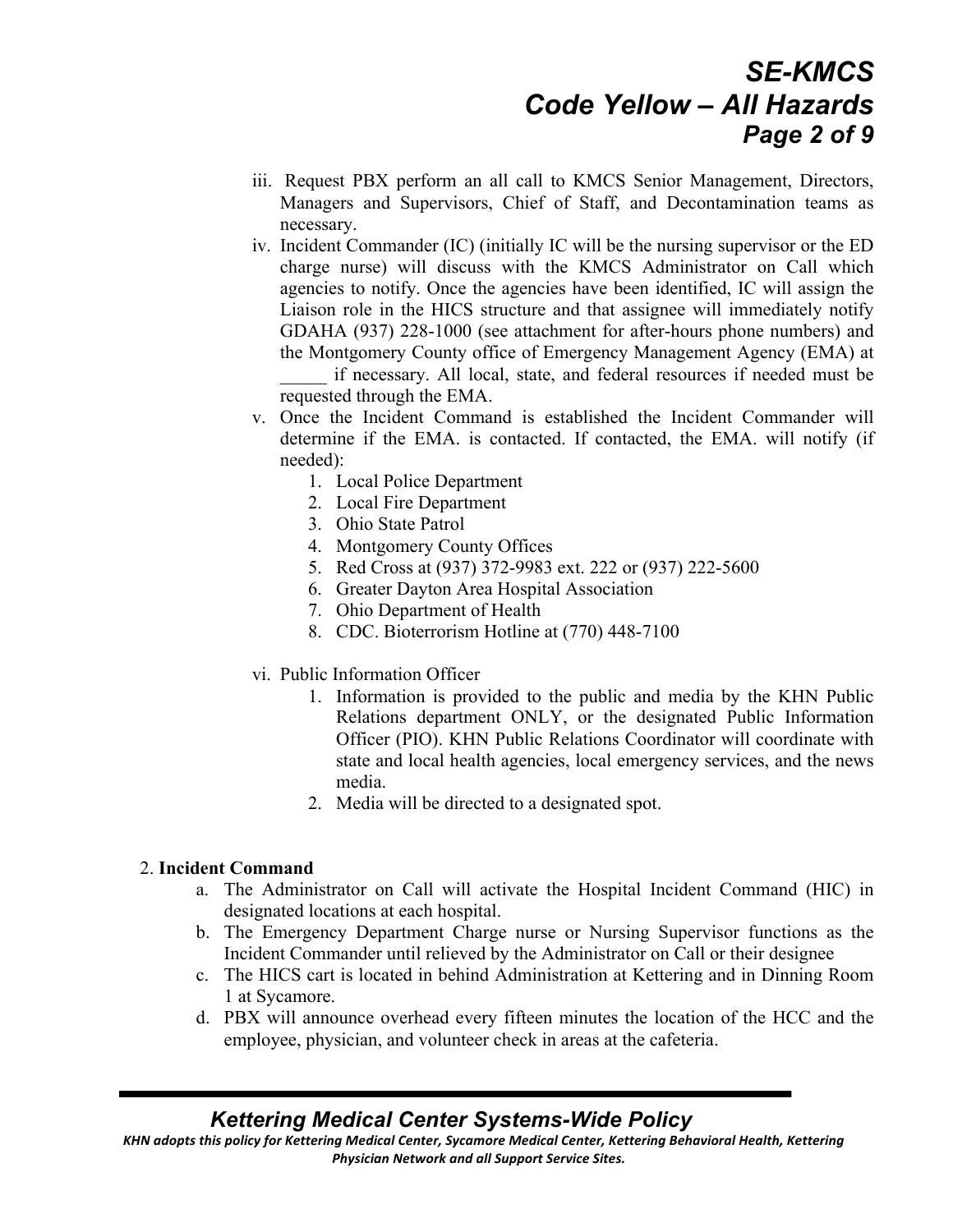## *SE-KMCS Code Yellow – All Hazards Page 3 of 9*

#### 3. **SAFETY AND SECURITY**

- a. The immediate safety and security of the building must be assessed. Protect self and coworkers, public, patients, and the environment.
- b. Visitors and family are directed to the Emergency Department.
- c. All traffic other than emergency vehicles will park in the southwest employee parking lots.
- d. Local Police Department will be notified if additional assistance is needed for lockdown.
- e. Visitors may be denied access at the discretion of the Incident Commander. Employee or physician badge may be requested to enter the building.

#### 4. **ASSESS HAZARDS**

Awareness is the key to hazard detection. Protection is more valuable than identification, and personal protective equipment (PPE) should be used liberally. Hazards may not be immediately apparent. Hazards to assess for:

- a. Utility disruption, gas line rupture, power lines down, water contamination
- b. Debris and trauma
- c. Fire and burns
- d. Blood and body fluids
- e. Explosions
- f. Hazardous materials
- g. Structural collapse or damage
- h. Smoke and toxic inhalants
- i. Adverse weather conditions
- j. Snipers
- k. Secondary devices
- l. Nuclear, biological, or chemical exposure.
- m. Any suspicious behavior

#### 5. **SUPPORT**

Maintaining essential personnel, supplies, facilities, vehicles, and other resources is vital to successful disaster management. Material Management, Respiratory Therapy, Pharmacy, and Nutritional Services have pre-planned standing contracts with secured vendors. During a disaster, support functions will be contacted and respond per HICS procedures.

a. Bed Availability

Nursing Supervisor will report initial bed availability data information to the HCC. Ongoing bed availability will be re-assigned with HICS initiation to the Inpatient Unit Leader.

b. Physicians, Staff, and Hospital Volunteers Directors, Managers, Supervisors, and Charge nurses will send all non-essential personnel to the labor pool. Staff will be allocated to positions via the Labor Pool Unit

### *Kettering Medical Center Systems-Wide Policy*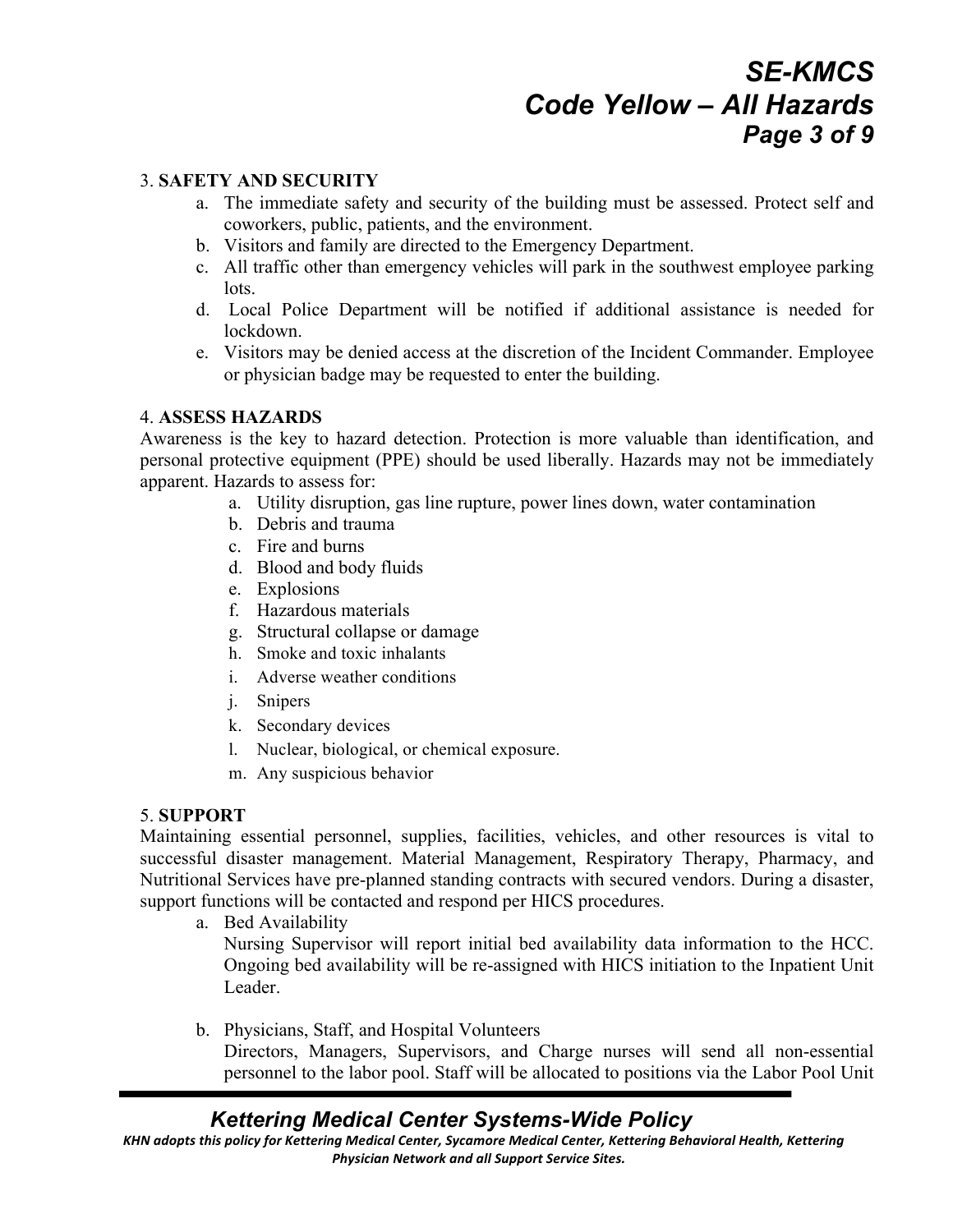## *SE-KMCS Code Yellow – All Hazards Page 4 of 9*

Leader and the Medical Staff Unit Leader from the HICS organizational chart. Administrators, Directors, and Supervisors report to the HCC. Additional staff and physicians are contacted following Employee call Back Log procedure. Staff and physicians enter the building through the employee entrance located at the southwest corner of the building.

- c. Volunteer Credentialing People with clinical licenses are directed to the cafeteria and organized by the HICS Labor Pool Unit.
- d. Leader

Credentialing will be completed by showing one of the following:

- i. A current picture hospital ID card with their credentials from the primary hospital.
- ii. A current license to practice in the State of Ohio, and a valid picture ID issued by a state or federal agency (such as a driver's license)
- iii. Verification of the volunteer's credentials will occur within 72 hours and will be completed by HR or designee from Incident Command. A name badge with credentials will be given to the volunteer. Labor Pool Unit Leader will access name badges from the HIC. This emergent credentialing will be evaluated within 72 hours to determine if volunteers are needed.
- e. Medical Staff Credentialing/Emergency Privileges
- Credentialing is addressed in the Medical Staff By-laws
- f. Other Support
	- i. Montgomery County EMA
	- ii. Greater Dayton Area Hospital Association (GDAHA)
	- iii. Montgomery County Combined Health District: (GCCHD) may contact the Medical Reserve Corps for additional assistance.
- g. Care of children and dependent family members of reporting staff

The Incident Commander can designate areas of the medical center for care of children and dependent family members and assign staff to oversee these areas via the HICS structure

h. Communications

Clear, rapid, concise communications are essential in a disaster event. Notification of local authorities must be made for support services. In the event phone service is disrupted other lines of communication must be available.

- i. The Emergency Operations Center is supported by:
	- i. Analog phone lines (these phones are designated as disaster phones and are in key areas) (See attached Analog Phone List).
	- ii. Wireless communications devices
	- iii. 2 way radio with external supporters such as Fire, Emergency Medical Services, law enforcement, Emergency Management Association, Montgomery County Combined Health District.
	- iv. BLS radio in the Emergency Department

### *Kettering Medical Center Systems-Wide Policy*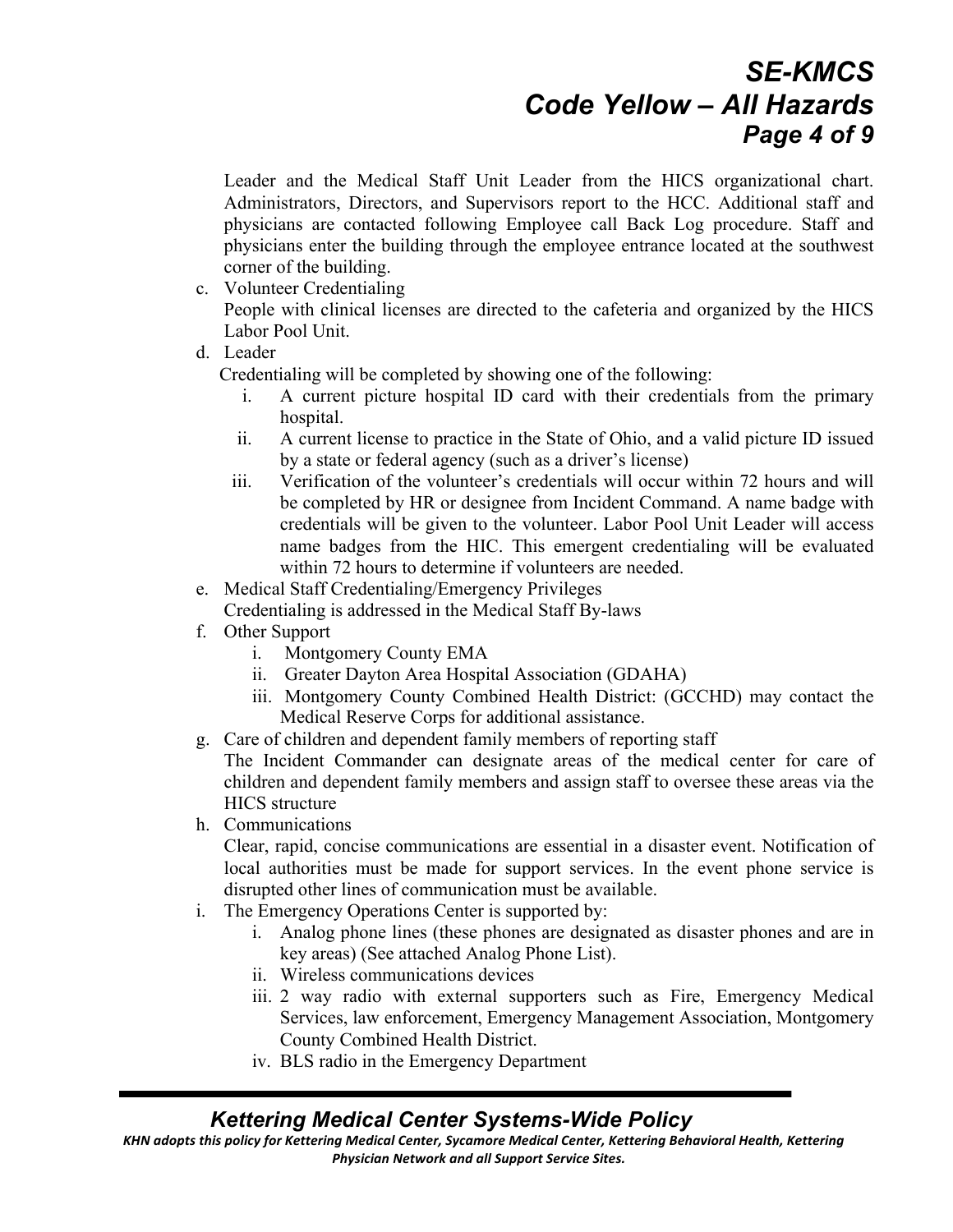# *SE-KMCS Code Yellow – All Hazards Page 5 of 9*

v. MARCS (Multi-Agency Radio Communication System)-for state wide communication located in the Security Office and the ED

#### 6. TRIAGE AND TREATMENT

 In small scale events, routine patient placement and infection control policies should be followed. However, when the number of patients presenting to for the Emergency Department is too large to allow routine triage and isolation strategies it will be necessary to stage in different areas of the hospital.

- a. Victims will be triaged utilizing a "disaster triage tag" for identification and tracking purposes. (This tag is developed in conjunction with the Greater Dayton Area Hospital Association and regional disaster planning agencies). The tags will be completed by the triage nurse with the date and arrival time, a preliminary diagnosis, which is defined here to include at a minimum, an acuity level of emergent, urgent, non-urgent, or DOA. If time permits, additional diagnostic information such as the patient injury or symptoms, if not obvious, may be added to the tag. (However, remember the purpose of the disaster triage tag is triage). It is expected that most disasters will occur outside of the hospital. In such instances patients will arrive via area rescue squad with a disaster triage tag already in place. These tags are completed by the first-responders at the scene of the disaster and should be used as indicated.
- b. Critical and intermediate care is received in the Emergency Department.
- c. Minor and "worried well" are to be triaged in the ED and sent to the ED waiting room for treatment under the supervision of an ED staff member and a physician assigned to the area.
- d. Extra staff support is requested from labor pool by the ED staff member.
- e. Physicians are notified of the disaster via the disaster paging system activated by PBX and by the Medical Center's on-call system. Additional physician staff will be notified at the discretion and direction of the Incident Commander.
- f. The Beavercreek Health Park and Xenia Urgent Care will be considered for additional treatment areas as needed.
- g. Environmental Services staff members will transport available stretchers and wheelchairs to the ED.
- h. See Surge Capacity Plan for patient influx needs.
- i. Contaminated waste is sorted and discarded in accordance with federal, state, and local regulations unless otherwise directed by the health department. Contact the Ohio Environmental Protection Agency for further direction.
- j. In the event of failure of essential cardiac, respiratory, or oxygen monitoring equipment, physicians will be contacted for further orders or transfer options.
- k. Decisions regarding the need for decontamination are made in consultation with the ED physician, ED Charge Nurse, EMS Coordinator, Poison Control and state and local health departments. Decontamination of patients and environment (refer to Code Orange for hazardous material spill/release) in a small scale event, patients who arrive to the emergency department prior to decontamination will be directed to enter the facility one at

### *Kettering Medical Center Systems-Wide Policy*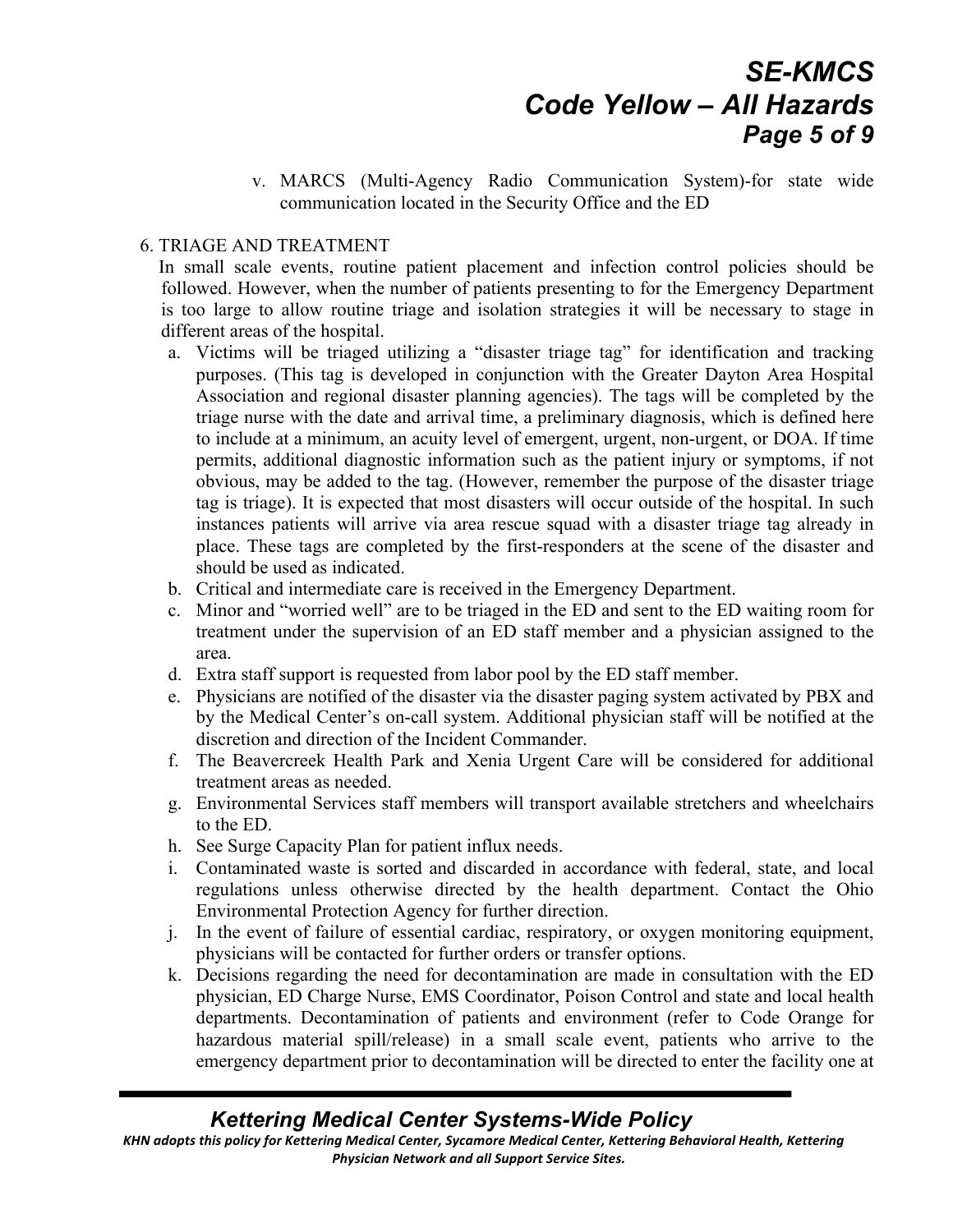## *SE-KMCS Code Yellow – All Hazards Page 6 of 9*

a time through the outside entrance to the Decontamination room. In a large scale event the decontamination team and tent are deployed.

- l. Early in house patient discharge and cancellation of outpatient services
- m. A large scale event may also necessitate the early discharge of medical patients, cancellation of elective surgeries and outpatient services. This decision will be made by Administration or the Director on Call. Patients will be identified for early dismissal and physicians contacted. In house acute patients may be transferred to other Network facilities or GDAHA facilities or area nursing homes for care.
- n. Post Mortem Care
	- i. The Pathology departments and clinical laboratory should be informed of a potentially infectious outbreak before submitting any specimens for examination. The Montgomery County County Coroner and area funeral directors will be alerted by the pathologist.

#### 7. EVACUATION

a. The evacuation of the facility during a disaster may be necessary. Follow the Code Green policy.

#### 8. RECOVERY

Recovery begins immediately after the incident occurs, and is a long term objective and overall goal of disaster management. Documentation is critical in securing reimbursement. The HICS structure provides documents necessary for this function. When the HICS can be discontinued, the Incident Commander will instruct PBX to announce overhead three (3) times "Attention all employees CODE YELLOW has been cancelled."

a. Psychological support

Following a disaster event, fear and panic can be expected from both patients and health care providers. Psychological responses may include horror, anger, panic, unrealistic concerns about infections, fear of contagion, paranoia, social isolation, or demoralization. Working relationships with the Employee Assistance Program and the chaplain will assist and collaborate with emergency response agencies, such as Critical Incident Stress Management (CISM), the Red Cross, and the media.

- i. Minimize panic by clearly explaining risks, offering careful but rapid medical evaluation/treatment, and avoid unnecessary isolation.
- ii. Treat anxiety with reassurance or medications as indicated for acute relief of those who do not respond to reassurance.
- iii. Provide readiness education and plans for protecting healthcare workers.
- iv. Invite active, voluntary involvement in disaster planning.
- v. Encourage participation in disaster drills.

Attachments: Emergency Call Back log, GDAHA emergency contact, Analog Phone Numbers, Amateur Radio Contact List, Code Yellow Areas, Facility Lock Down.

### *Kettering Medical Center Systems-Wide Policy*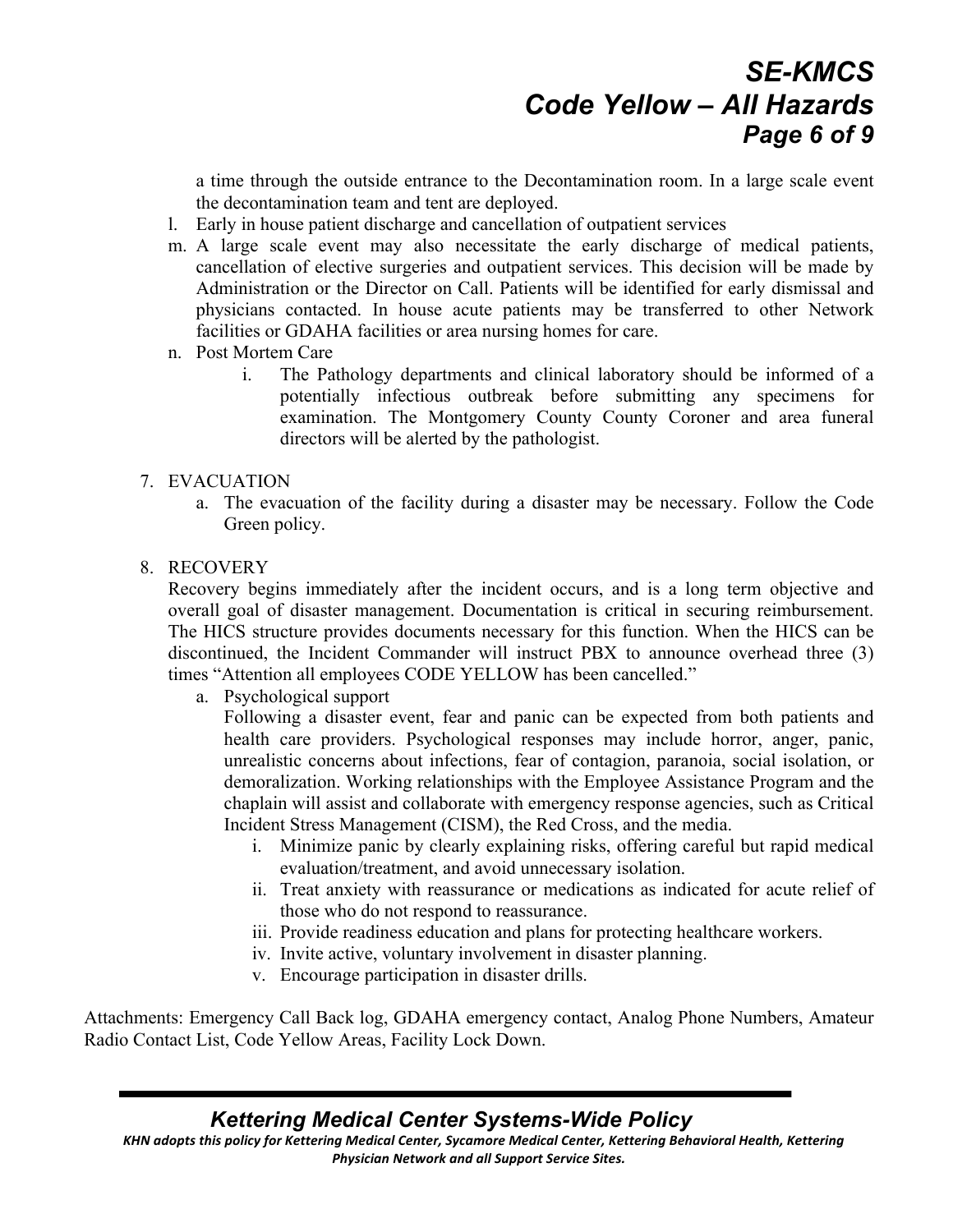# *SE-KMCS Code Yellow – All Hazards Page 7 of 9*

## **Code Yellow Utility Failure**

#### PROCEDURES:

- 1. Dial 11111 to report a utility failure. Staff to assess for any hazards for example: utility disruption, gas line rupture, power lines down, and water contamination.
- 2. In the event of sewage, medical gases, or fuel failure refer to HCC Utility Plan.
- 3. Nursing Supervisors will contact:
	- a. Facility Management
	- b. Nursing Supervisor
	- c. Administrator on Call
	- d. Utility company
- 4. Administrator on Call or Nursing Supervisor will direct PBX to announce overhead "CODE YELLOW- UTILITY" is in effect three (3) times.
- 5. Emergency power is supplied through the outlets designated by the red outlet covers. Critical electrical equipment such as ventilators, pulse oximeters, monitors, IV pumps, and suction machines are to be plugged into red outlets during use. If monitoring systems fail, portable monitoring equipment is used when available. In the event of failure of essential cardiac, respiratory, or oxygen monitoring equipment, physicians will be contacted for further orders or transfer options.
- 6. In the event of electrical failure, hospital departments should turn off all non-essential electrical devices and computers.
- 7. Alternative Lighting/Communication Resource
	- a. Emergency flashlights and extra batteries are stored within work areas.
	- b. Nursing Supervisor to designate an employee to disperse the lanterns and flashlights to areas with deficits.
- 8. In the event of phone failure, communications are supported by:
	- a. Analog phone lines (these phones are designated as disaster phones and are in key areas).
	- b. Wireless communication devices
	- c. 2 way radios (located in the control center)
	- d. 800 MHz radios are located in the Control Center with external supporters such as Fire, EMS, Law Enforcement, EMA, and Montgomery County Combined Health District.
	- e. MARCS for state wide communication (located in the Security office and the ED).
- 9. HICS Activation

If prolonged utility failure is anticipated the Administrator on Call will activate the Hospital Incident Center (HIC).

- a. The Administrator on Call will activate the Hospital Command Center (HCC) in the Control Center
- b. The Emergency Department Charge nurse or Nursing Supervisor functions as the Incident Commander until relieved by the Administrator on Call or their designee

### *Kettering Medical Center Systems-Wide Policy*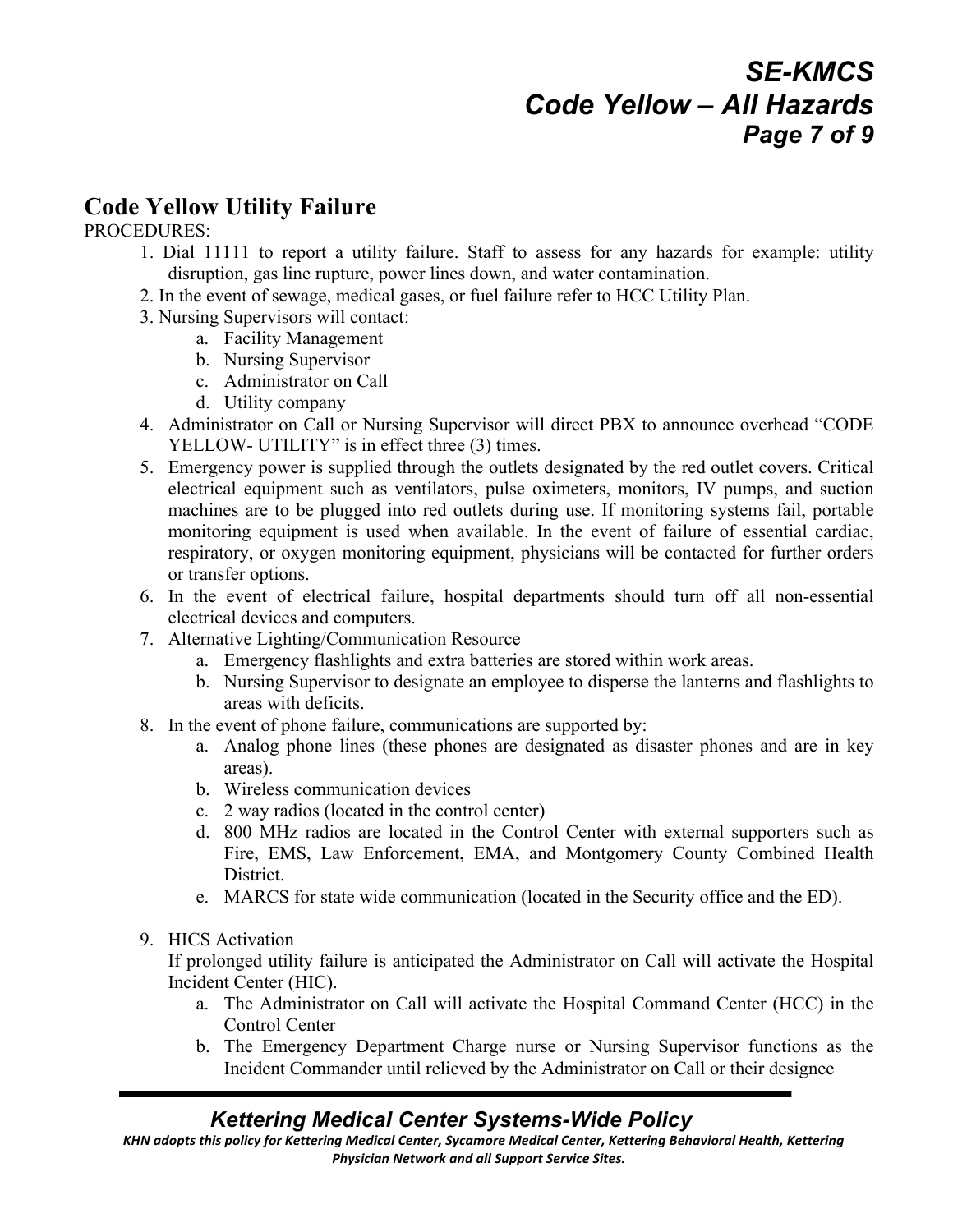## *SE-KMCS Code Yellow – All Hazards Page 8 of 9*

- c. The HICS cart is located in the Administration Board Room.
- d. PBX will announce overhead every fifteen minutes the location of the HIC and the employee, physician, and volunteer-check in areas at the cafeteria.
- 10. Staff/Equipment/Procedure Resources
	- a. Discuss utility status with your supervisor before providing an elective procedure for a patient during CODE UTILITY.
	- b. Nursing Supervisor to designate any available staff/security to secure any areas with needs.
	- c. Each department to report essential equipment effected by the Code Utility to the Nursing Supervisor or HCC.
	- d. Each department to determine additional needs for staff to report to Nursing Supervisor or HCC.
	- e. Nursing supervisor will determine if department call trees need initiated.
	- f. ED Director or designee should be alerted if any laboratory or radiology failures, for evaluation to determine if an ED re-route is needed.
- 11. Water Resource

In the event of main water service failure/contamination, follow these procedures:

- a. As directed by Nursing Supervisor, Nutritional Services shall deliver bottled water to patient care and/or staffed areas with assistance from Facility Management and/or Security.
- b. Facility Management and/or Security to access emergency water from storage as needed.
- c. All tap water should be restricted as unusable until clearance via Facility Management for use.
- 12. Evacuation: In the event of need for evacuation see Code Green.

SPONSORING DEPT: Complete DEPARTMENTS AFFECTED: Complete DATE OF ORIGIN: Complete LAST REVIEWED: Complete